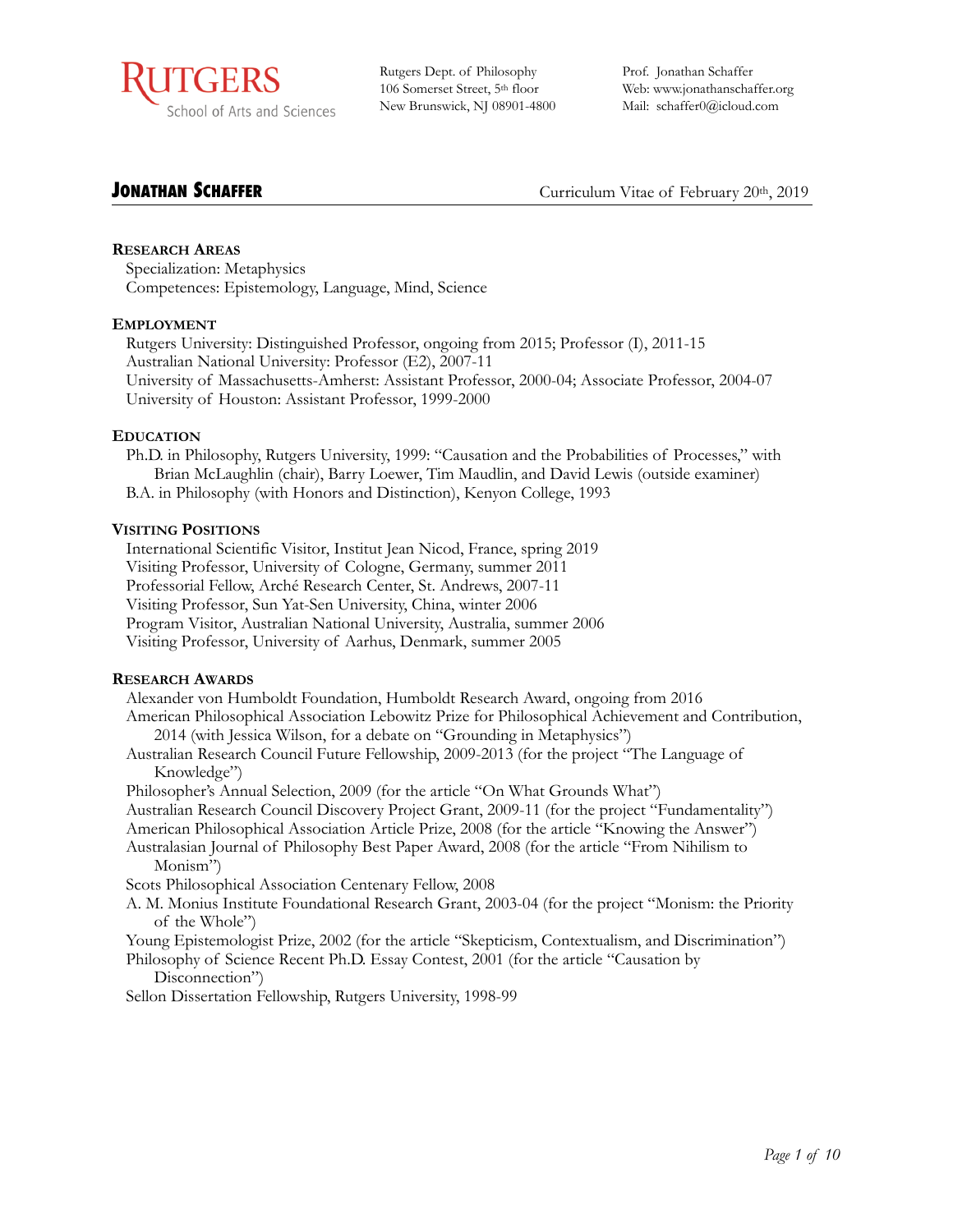# **TEXTS**

#### **PUBLISHED ARTICLES**

- 1. "Folk Teleology Drives Persistence Judgments" (with David Rose and Kevin Tobia), *Synthese* (forthcoming)
- 2. "Taking Causing Out from Bennett's *Making Things Up*," *Inquiry* (forthcoming)
- 3. "Anchoring as Grounding: On Epstein's *The Ant Trap*," *Philosophy and Phenomenological Research*  (forthcoming)
- 4. "Confessions of a Schmentencite: Towards an Explicit Semantics," *Inquiry* (forthcoming)
- 5. "Quantum Holism: Nonseparability as Common Ground" (with Jenann Ismael), *Synthese* (forthcoming)
- 6. "Laws for Metaphysical Explanation," *Philosophical Issues* 27 (2017): 302–21 (reprinted in *Royal Institute for Philosophy Supplements* 82 (2018): 1–22)
- 7. "Social Construction as Grounding; Or: Fundamentality for Feminists, a Reply to Barnes and Mikkola," *Philosophical Studies* 174 (2017): 2449–65
- 8. "The Ground between the Gaps," *Philosophers' Imprint* 17 (2017): 1–26
- 9. "Cause without Default" (with Thomas Blanchard), *Making a Difference: Essays on the Philosophy of Causation*, eds. Beebee, Hitchcock, and Price (2017), 175–214: Oxford University Press
- 10. "Derivative Properties in Fundamental Laws" (with Michael Townsen Hicks), *British Journal for the Philosophy of Science* 68 (2017): 411–50
- 11. "Folk Mereology is Teleological" (with David Rose), *Noûs* 51 (2017): 238–70 (extended version reprinted in *Experimental Metaphysics*, ed. Rose (2017), 135-86: Bloomsbury)
- 12. "Ground Rules: Lessons from Wilson," *Scientific Composition and Metaphysical Ground*, eds. Aizawa and Gillett (2016), 143–70: Palgrave-MacMillan
- 13. "It is the Business of Laws to Govern," *Dialectica* 70 (2016), 577–88
- 14. "Cognitive Science and Metaphysics: Partners in Debunking" *Alvin Goldman and his Critics*, eds. Kornblith and McLaughlin (2016), 337–65: Wiley-Blackwell (reprinted in *Metaphysics and Cognitive Science*, eds. Goldman and McLaughlin (forthcoming): Oxford University Press; also reprinted in *Tsinghua Studies in Western Philosophy* 3 (2017), 434–72)
- 15. "Grounding in the Image of Causation," *Philosophical Studies* 173.1 (2016), 49–100
- 16. "What Not to Multiply without Necessity," *Australasian Journal of Philosophy* 93.4 (2015), 644–64
- 17. "Knowledge, Stakes, and Mistakes," (with Wesley Buckwalter), *Noûs* 49.2 (2015), 201–34
- 18. "Lewis on Knowledge," *A Companion to David Lewis*, eds. Loewer and Schaffer (2015), 473–90: Wiley-Blackwell
- 19. "Epistemic Comparativism: A Contextualist Semantics for Knowledge Ascriptions," (with Zoltán Gendler Szabó), *Philosophical Studies* 168.2 (2014), 491–543
- 20. "Knowledge Entails Dispositional Belief," (with David Rose), *Philosophical Studies* 166.1 (2013), 19– 50
- 21. "Metaphysical Semantics Meets Multiple Realizability," *Analysis Reviews* 73.4 (2013), 736–51
- 22. "The Action of the Whole," Proceedings of the Aristotelian Society 87.1 (2013), 67–87
- 23. "Causal Contextualisms," *Contrastivism in Philosophy*, ed. Blaauw (2012), 35–63: Routledge
- 24. "Contrastive Knowledge Surveyed," (with Joshua Knobe), *Noûs* 46 (2012), 675–708
- 25. "Grounding, Transitivity, and Contrastivity," *Metaphysical Grounding: Understanding the Structure of Reality*, eds. Correia and Schnieder (2012), 122–38: Cambridge University Press
- 26. "Necessitarian Propositions," *Synthese* 189 (2012), 119–62
- 27. "Disconnection and Responsibility: On Moore's *Causation and Responsibility*," *Legal Theory* 18 (2012), 399–435
- 28. "Why the World has Parts: Reply to Horgan and Potrč," *Spinoza on Monism*, ed. Goff (2012), 77–91: Palgrave
- 29. "What is Contrastivism?" and "Contrastive Knowledge: Reply to Baumann," *Conceptions of Knowledge*, ed. Tolksdorf (2012), 353–56 and 411–24: DeGruyter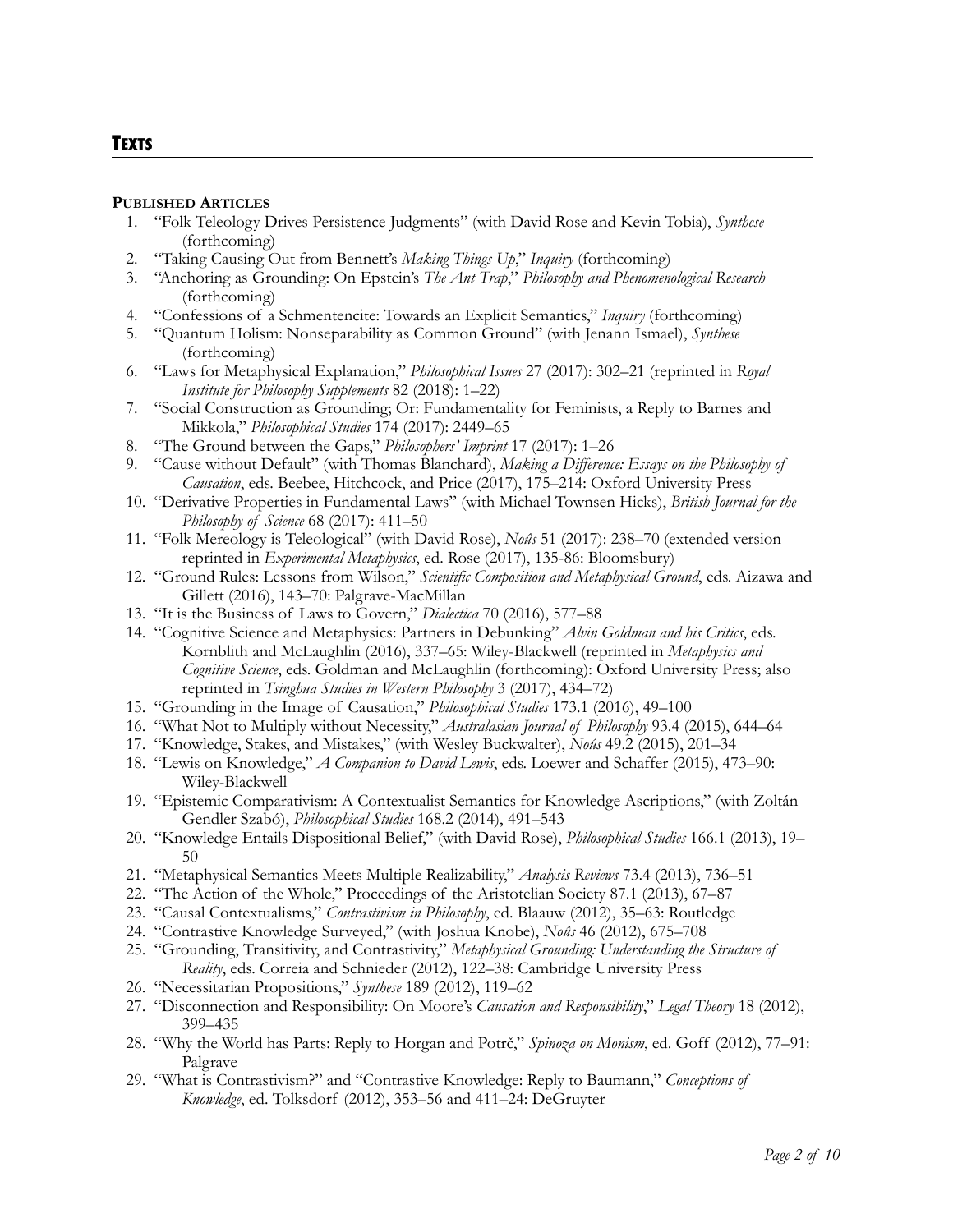- 30. "Perspective in Taste Claims and Epistemic Modals," *Epistemic Modality*, eds. Egan and Weatherson (2011), 179–226: Oxford University Press
- 31. "Contrastive Causation in the Law," *Legal Theory* 16 (2010), 259–97
- 32. "The Internal Relatedness of All Things," *Mind* 119 (2010), 341–76
- 33. "The Debasing Demon," *Analysis* 70 (2010), 228–37
- 34. "The Least Discerning and Most Promiscuous Truthmaker," *Philosophical Quarterly* 60 (2010), 307– 24
- 35. "Monism: The Priority of the Whole," *Philosophical Review* 119.1 (2010), 31-76 (reprinted in *Spinoza on Monism*, ed. Goff (2012), 9–50: Palgrave)
- 36. "The Deflationary Metaontology of Thomasson's *Ordinary Objects*," *Philosophical Books* 50.3 (2009), 142–57
- 37. "Spacetime the One Substance," *Philosophical Studies* 145.1 (2009), 131–48
- 38. "Knowing the Answer Redux: Replies to Brogaard and Kallestrup," *Philosophy and Phenomenological Research* 78.2 (2009), 477–500
- 39. "On What Grounds What," *Metametaphysics*, eds. Chalmers, Manley, and Wasserman (2009), 347–83: Oxford University Press (selected as one of the ten best philosophy articles published in 2009 and reprinted in *Philosopher's Annual*, *vol. 29*, eds. Grim, Charlow, Gallow, and Herold (2010); also reprinted in *Metaphysics: An Anthology*, *2nd edition*, eds. Kim, Korman, and Sosa (2011), 73– 96: Blackwell)
- 40. "Knowledge in the Image of Assertion," *Philosophical Issues* 18.1 (2008), 1–19
- 41. "Truth and Fundamentality: On Merricks's *Truth and Ontology*," *Philosophical Books* 49.4 (2008), 302– 16
- 42. "The Contrast-Sensitivity of Knowledge Ascriptions," *Social Epistemology* 22.3 (2008), 235–45
- 43. "Truthmaker Commitments," *Philosophical Studies* 141.1 (2008), 7–19
- 44. "Causation and Laws of Nature: Reductionism," *Contemporary Debates in Metaphysics*, eds. Hawthorne, Sider, and Zimmerman (2007), 82–107: Basil Blackwell
- 45. "Knowing the Answer," *Philosophy and Phenomenological Research* 75.2 (2007), 383–403 (awarded APA Article Prize, 2008)
- 46. "From Nihilism to Monism," *Australasian Journal of Philosophy* 85.2 (2007), 175–91 (awarded AJP Best Paper Award, 2008)
- 47. "Closure, Contrast, and Answer," *Philosophical Studies* 133.2 (2007), 233–55
- 48. "Deterministic Chance?" British Journal for the Philosophy of Science 58.2 (2007), 113–40
- 49. "The Irrelevance of the Subject: Against Subject-Sensitive Invariantism," *Philosophical Studies* 127.1 (2006), 87–107
- 50. "Le trou noir de la causalité," *Philosophie* 89, trans. Kistler and Brabanter (2006), 40–52
- 51. "Contrastive Causation," *Philosophical Review* 114.3 (2005), 327–58
- 52. "Contrastive Knowledge," *Oxford Studies in Epistemology 1*, eds. Gendler and Hawthorne (2005), 235–71: Oxford University Press (reprinted in *The Concept of Knowledge*, ed. Tolksdorf (2012), 357–94: De Gruyter)
- 53. "What Shifts? Thresholds, Standards, or Alternatives?" *Contextualism in Philosophy*, eds. Preyer and Peter (2005), 115–30: Oxford University Press
- 54. "Quiddistic Knowledge," *Philosophical Studies* 123.1-2 (2005), 1–32 (reprinted in *Lewisian Themes: The Philosophy of David K. Lewis*, eds. Jackson and Priest (2004), 210–30: Oxford University Press)
- 55. "From Contextualism to Contrastivism," *Philosophical Studies* 119.1 (2004), 73–103
- 56. "Causes Need Not be Physically Connected to their Effects: The Case for Negative Causation," *Contemporary Debates in Philosophy of Science*, ed. Hitchcock (2004), 197–216: Basil Blackwell
- 57. "Of Ghostly and Mechanical Events," *Philosophy and Phenomenological Research* 68.1 (2004), 230–44
- 58. "Counterfactuals, Causal Independence, and Conceptual Circularity," *Analysis* 64.4 (2004), 299–309
- 59. "Two Conceptions of Sparse Properties," *Pacific Philosophical Quarterly* 85.1 (2004), 92–102
- 60. "Skepticism, Contextualism, and Discrimination," *Philosophy and Phenomenological Research* 69.1 (2004), 138–55 (awarded Young Epistemologist Prize, 2002)
- 61. "Is There a Fundamental Level?" *Noûs* 37.3 (2003), 498–517
- 62. "Overdetermining Causes," *Philosophical Studies* 114.1 (2003), 23–45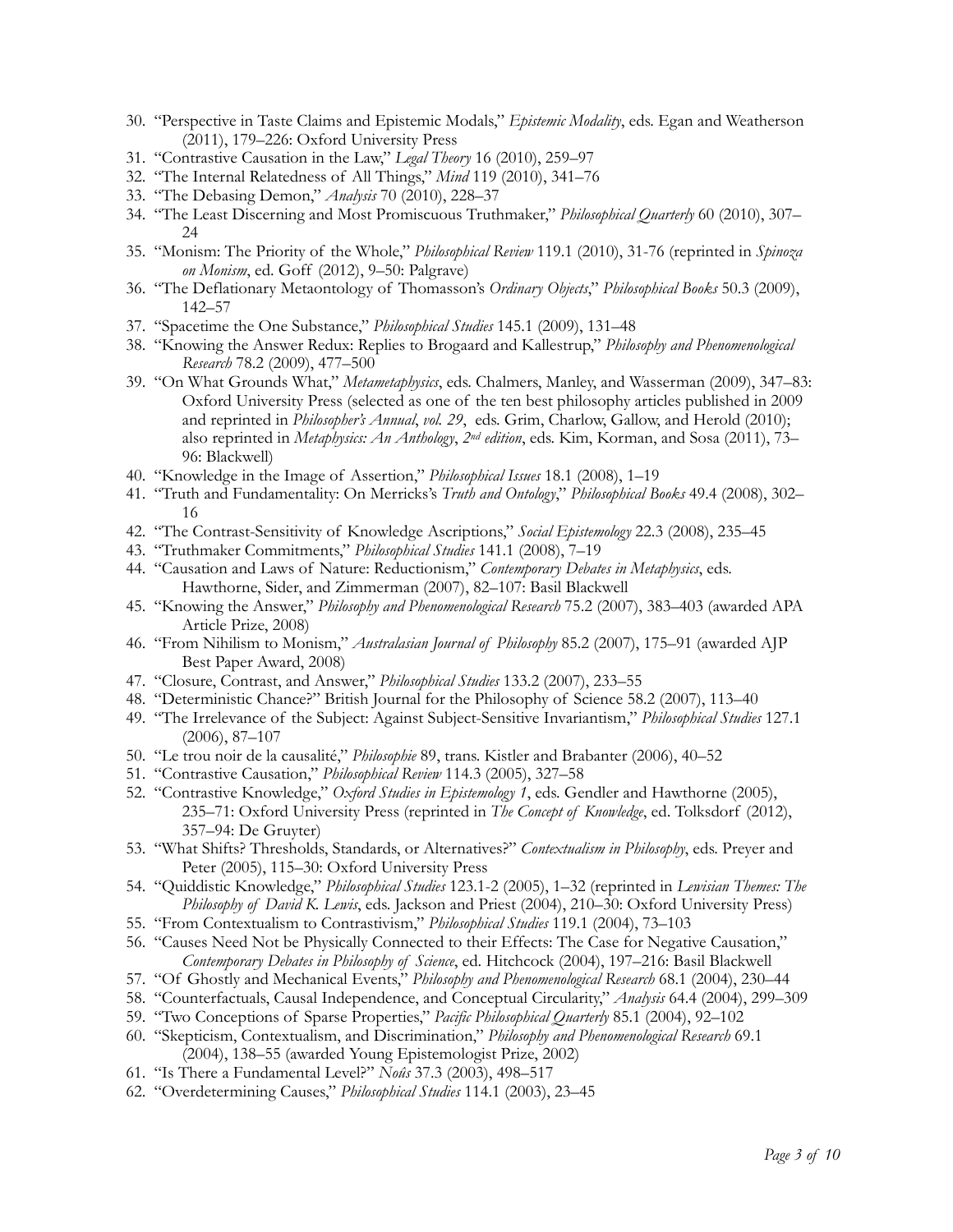- 63. "The Problem of Free Mass: Must Properties Cluster?" *Philosophy and Phenomenological Research* 66.1 (2003), 125–38
- 64. "Principled Chances," British Journal for the Philosophy of Science 54.2 (2003), 27–41
- 65. "Perceptual Knowledge Derailed," *Philosophical Studies* 112.1 (2003), 31–45
- 66. "Causes as Probability-Raisers of Processes," *Journal of Philosophy* 98.2 (2001), 75–92
- 67. "Causation, Influence, and Effluence," *Analysis* 61.4 (2001), 11–19
- 68. "The Individuation of Tropes," *Australasian Journal of Philosophy* 79.2 (2001), 247–57
- 69. "Knowledge, Relevant Alternatives, and Missed Clues," *Analysis* 61.3 (2001), 202–08
- 70. "Causation by Disconnection," *Philosophy of Science* 67.2 (2000), 285–300 (awarded Philosophy of Science Recent Ph.D. Essay Contest, 2001)
- 71. "Overlappings: Probability-Raising without Causation," *Australasian Journal of Philosophy* 78.1 (2000), 40–46
- 72. "Trumping Preemption," *Journal of Philosophy* 97.4 (2000), 165–81 (reprinted in *Causation and Counterfactuals*, eds. Collins, Hall, and Paul (2004), 59–73: MIT Press)

#### **REVIEWS AND ENCYCLOPEDIA ENTRIES**

- 1. "Metaphysical Atomism," *Handbook of Mereology*, eds. Burkhardt, Seibt, Imaguire, and Gerogiorgakis (2017), 86–89: Philosophia Verlag
- 2. "Review of Sider's Writing the Book of the World," Philosophical Review 123.1 (2014), 125–29
- 3. "Review of Price and Corry's Causation, Physics, and the Constitution of Reality: Russell's Republic Revisited," Mind 119 (2010), 844–48
- 4. "Review of Hüttemann's What's Wrong with Microphysicalism?" British Journal for the Philosophy of Science 59.2 (2008), 253–57
- 5. "Monism," *Stanford Encyclopedia of Philosophy* (2007; updated 2013, 2018), [http://plato.stanford.edu/](http://plato.stanford.edu/entries/monism) [entries/monism](http://plato.stanford.edu/entries/monism)
- 6. "Review of Dowe and Noordhof 's Cause and Chance: Causation in an Indeterministic World," British Journal for the Philosophy of Science 58.4 (2007), 869–74
- 7. "The Metaphysics of Causation," *Stanford Encyclopedia of Philosophy* (2003; updated 2007, 2013, 2016), <http://plato.stanford.edu/entries/causation-metaphysics>
- 8. "Review of Dowe's Physical Causation," British Journal for the Philosophy of Science 52.4 (2001), 809–13

#### **COMPLETED MANUSCRIPTS**

"Heavy Ontology, Light Ideology"

#### **WORKS IN PROGRESS**

"Ground Functionalism"

"War Crimes, Dollars, and Women: Adventures in Social Construction"

## **TALKS**

#### **PRESENTATIONS**

- 1. "War Crimes, Dollars, and Women: Adventures in Social Construction": *Social Metaphysics* (keynote), Nottingham, 7/11/18
- 2. "Ontology in the Image of Explanation": Three Lectures at Institut Jean Nicod, 4/23-25/19; *Kant and Analytic Metaphysics*, Toronto, 4/21/18
- 3. "The Grounds, the Whole Grounds, and Nothing but the Grounds of Law": *Metaphysics in the Law*, Barcelona, 5/22/17
- 4. "Heavy Ontology, Light Ideology": Cambridge, 10/17/18; *Normative Questions*, Hamburg, 8/1/18; Tübingen, 7/26/18; *The Question of Ontology*, Madrid, 2/16/18; *Metaontology Workshop*, Uppsala, 11/15/17; *The Language of Ontology*, Trinity, 9/10/17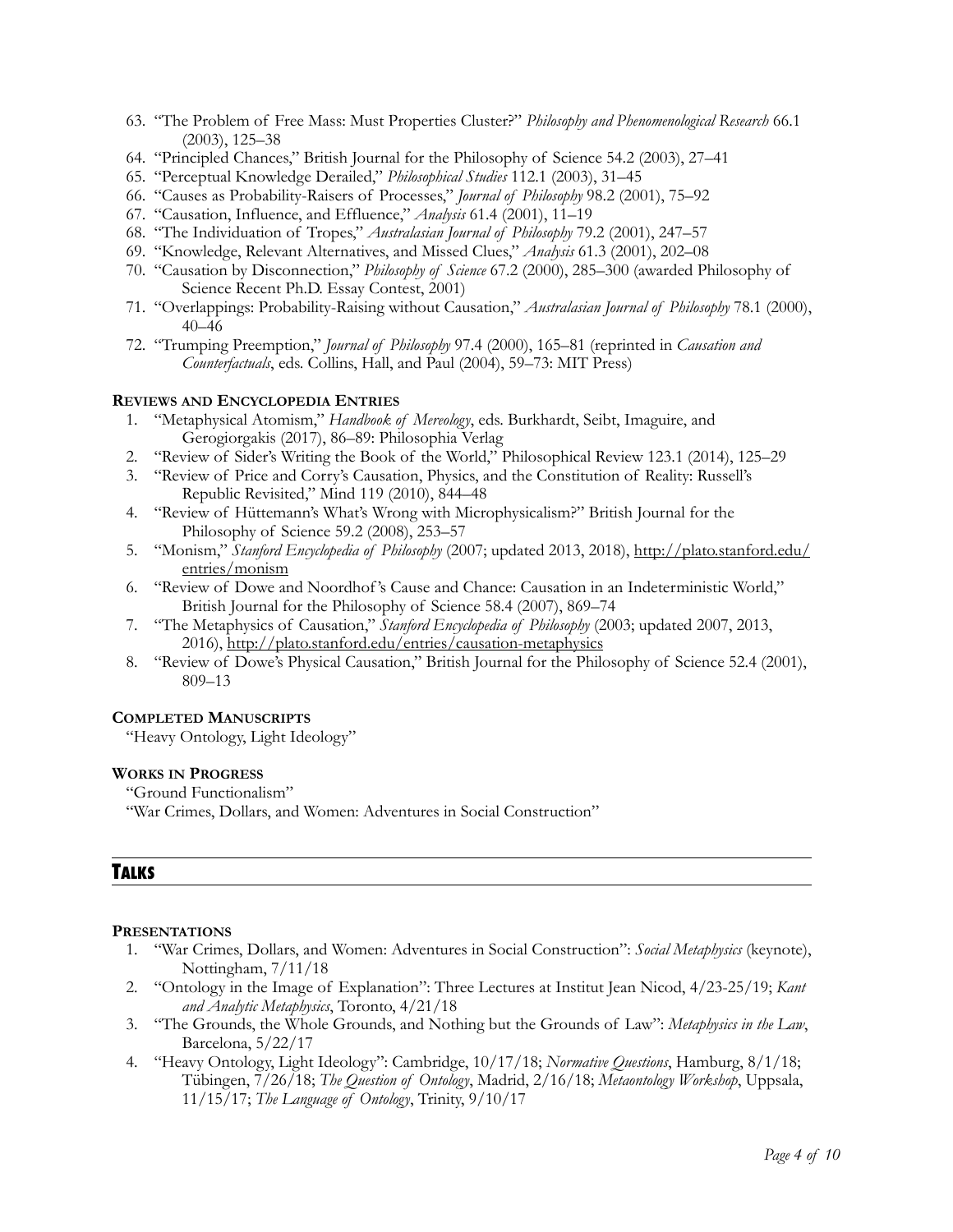- 5. "Ground Functionalism": National Autonomous University of Mexico (UNAM), 2/27/19; Rhode Island College, 12/7/18; University of Virginia, 11/8/18; Cambridge, 10/16/18; Institut Jean Nicod, 6/29/18; Calgary, 10/20/17; *Grounding and Consciousness*, Florence, 8/8/17; Tübingen Masterclass in Theoretical Philosophy (keynote), Tübingen, 7/27/17; *The Fundamentality Conference*, Oxford, 3/14/17
- 6. "Laws for Metaphysical Explanation": *Laws of Metaphysics*, Hamburg, 7/24/17; Free University of Berlin, Berlin, 7/21/17; Milan, 6/21/17; Barcelona, 5/19/17; *Sofia XXI: Grounding*, Huatulco, Mexico, 1/10/17
- 7. "Anchoring as Grounding": Leeds, 10/13/16; University of San Francisco, 9/16/16
- 8. "Natural-Born Aristotelians": *Society for Philosophy and Psychology* (keynote), University of Texas-Austin, 6/3/16; Rice, 4/22/16
- 9. "Constructional Commitment": *Kline Workshop*, University of Missouri-Columbia, 3/18/16
- 10. "Beyond Fundamentality": *Philosophy of Science Association*, Atlanta, 11/4/16; Royal Institute of Philosophy, London, 10/14/16; Konstanz, 7/5/16; *Ground, Essence, and Modality*, Helsinki, 6/9/16; *Central APA*, Chicago, 3/3/16
- 11. "What Not to Multiply without Necessity": Berlin, 7/28/15
- 12. "Ground Rules: Lessons from Wilson": *Scientific Composition and Ground*, Rutgers-Newark, 4/11/15; Fordham, 2/6/15; *Eastern APA*, Philadelphia, 12/28/14
- 13. "Explanation and Dependence: A Trilemma": *The Metaphysics and Epistemology of Grounding and Fundamentality* (keynote), CUNY, 12/10/15; *Western Michigan University Graduate Philosophy Conference*, Western Michigan, (keynote), 12/5/15; *German Society for Analytic Philosophy*, Osnabrück, 9/17/15; *Modality Workshop*, Yale, 8/16/14
- 14. "Truthgrounding": *Metaphysics of Truth*, Barcelona, 6/10/14
- 15. "Grounding in the Image of Causation": Princeton, 11/21/14; Geneva, 6/12/14; *Oberlin Colloquium in Philosophy*, Oberlin, 5/3/14; Fordham, 4/8/14; *Central APA*, Chicago, 2/28/14
- 16. "Modality for Monists": *Conceivability and Modality*, Rome, 6/20/17; *Monism*, Paris, 5/17/16; Hamburg, 7/16/15; *Monism: Old and New* (keynote), Berlin, 7/29/14; *Central APA*, Chicago, 2/27/14
- 17. "Quantum Holism: Nonseparability as Common Ground" (with Jenann Ismael): *Arizona Ontology Conference*, 1/30/14
- 18. "The Ground between the Gaps": *Arizona Ontology Conference*, Tucson, 1/29/16; University of Pittsburgh, 10/16/15; USC, 3/13/15; North Carolina State, 3/5/15; CUNY, 2/25/15; Oxford, 10/17/14; *Phloxshop V*, Hamburg, 7/27/14; Barcelona (LOGOS group), 6/11/14; *UMass-Amherst Grad Conference*, UMass-Amherst (keynote), 4/26/14; *Rutgers-Lund Graduate Conference*, Rutgers, (keynote), 4/17/14; Miami, 4/1/14; UC-Irvine, 1/17/14
- 19. "Semantics for the Causal Contextualist": UCLA, 1/16/14
- 20. "Folk Mereology is Teleological": Arizona State, 12/5/13
- 21. "Is There an Explanatory Gap between the Pointer and the Wave?": Arizona, 12/6/13; Nebraska, 11/18/13; Harvard, 10/17/13; *Physics and Metaphysics*, Rochester, 9/13/13
- 22. "Derivative Properties in Fundamental Laws": *Minds and Metaphysics*, Ghent, 7/16/13; Yale 4/15/13
- 23. "New Work for the Nonfundamental": Rutgers (faculty talk series) 4/25/13; *Syracuse University Philosophy Graduate Conference* (keynote), Syracuse, 4/20/13; *Metaphysical Virtues* (keynote), Western Michigan, 3/16/13
- 24. "Monistic Structural Realism": *Material Metaphysics*, Osnabrück, 9/19/15; *Central APA*, Chicago, 2/28/14; *Eastern APA*, Atlanta, 12/27/12; *The Metaphysics of Relations*, Oxford, 10/1; Brown, 9/21/12
- 25. "The Action of the Whole": *Fundamentality in Things, Thought, and Language*, Hamburg, 7/19/13; *Joint Session of the Aristotelian Society and the Mind Association*, Exeter, 7/13/13; *Arizona Ontology Conference*, Tucson, 2/1/13; Wisconsin-Madison, 11/16/12; Columbia, 11/8/12; Notre Dame, 8/23/12; *Mini-Workshop on Metaphysics and the Philosophy of Mind*, Oslo, 7/27/12; *Reality-making: Exploring Fundamentals in Metaphysics* (keynote), Nottingham, 6/10/12
- 26. "Apt Causal Models for the Law": Western Michigan, 3/15/13; *Pacific APA*, Seattle, 4/4/12; St. Louis University, 3/9/12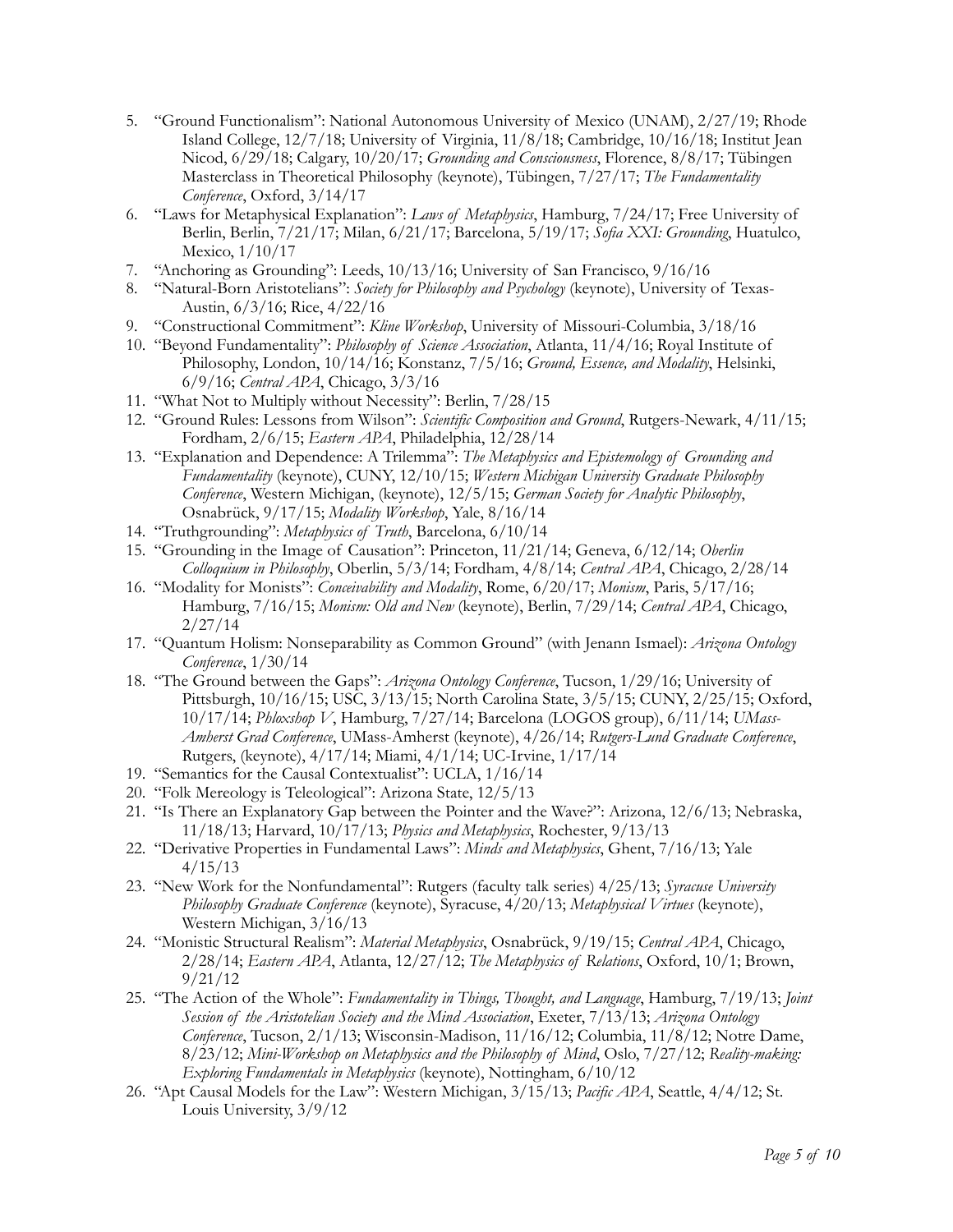- 27. "Why the World has Parts": *Metaphysics Workshop*, ANU, 8/12/11
- 28. "Disconnection and Responsibility": *Causation Workshop*, Dusseldorf, 6/21/11; Oxford, 5/21/09
- 29. "Structural Equation Models of Grounding": Notre Dame, 8/22/12; UNC-Chapel Hill, 3/23/12; Washington University, St. Louis, 3/8/12; *Central APA*, Chicago, 2/18/12; ANU, 9/27/11; *The Epistemology of Philosophy*, Cologne, 6/17/11; Barcelona, 6/6/11; Bristol, 5/13/11; *Metaphysics Workshop*, Birmingham, 5/12/11; *Rutgers-Princeton Graduate Conference* (keynote), Princeton, 3/27/11; University of Vermont, 3/25/11
- 30. "Knowledge, Stakes, and Mistakes": *Pacific APA*, San Francisco, 3/28/13; *Epistemology Workshop*, Aarhus, 5/19/11; *Pacific APA Mini-Conference on Experimental Philosophy*, San Diego, 4/19/11; *Metro Experimental Research Group Meeting*, CUNY, 1/28/11
- 31. "Colors a Grain of Sand Can Be": *Metaphysics at the Beach*, Kioloa, 11/25/10
- 32. "Epistemic Comparativism: A Contextualist Semantics for Knowledge Ascriptions": *Logic, Language and Learning*, Macquarie, 8/23/11; *Relativism Conference*, Bonn, 6/10/11; *Cornell Workshop in Linguistics & Philosophy 2011: Alternatives*, Cornell, 5/1/11; *Epistemology Workshop*, ANU, 8/12/10
- 33. "There's No Fact Like Totality": Monash, 10/8/10; *AAP*, Sydney, 7/6/10
- 34. "Contrastive Grounding: All the Difference in the World": *Australian Metaphysics Conference*, Kioloa, 11/23/11; Melbourne, 10/7/10; ANU, 6/17/10; *Geneva-Barcelona Workshop*, Geneva, 6/3/10
- 35. "Necessitarian Propositions": *Twenty-fifth Anniversary of On the Plurality of Worlds*, UMass-Amherst, 4/10/11; NYU, 2/25/11; *Propositions and Same-saying I* (keynote), Macquarie, 1/18/10
- 36. "Skepticism, Entitlement, and Contextualism": Aberdeen, 12/10/09; *Wright Workshop*, ANU, 7/16/09
- 37. "Perspectival Propositions: Taste Claims and Epistemic Modals": *Propositions and Same-saying II* (keynote), Sydney, 7/19/10; Edinburgh, 5/11/09
- 38. "Contrastive Causation in the Law": *Jurisprudence Discussion Group*, Oxford, 5/21/09; *Putting Causation in Context: Cause and Effect in Law and Philosophy*, Cambridge, 5/1/09
- 39. "Modalities and Methodologies": *Philosophical Methodology* (keynote), Arché, 4/25/09
- 40. "The Schmentencite Way Out: Towards an Index-Free Semantics": *Rutgers Semantics Workshop*, Rutgers, 4/18/09
- 41. "Contrastive Knowledge Surveyed": *AAP*, Melbourne, 7/8/09; *Epistemic Contextualism Workshop*, Arché, 5/23/09; Buffalo, 4/6/09; *Yale-UConn Graduate Conference* (keynote), Yale, 4/4/09
- 42. "Grounding as the Primitive Concept of Metaphysical Structure": Manchester, 5/6/09; *Ontological Dependence*, Colorado-Boulder, 3/17/09; ANU, 2/10/09
- 43. "Cause without Default": *MIT Work-In-Progress Group*, MIT, 10/17/13; *Causation and Decision Theory*, Sydney, 1/9/09
- 44. "The Laws of Metaphysics and the Limits of Possibility": *Metaphysics Workshop*, Sydney, 12/19/09; *Hyperintensionality and Impossible Worlds*, ANU, 11/25/08; Waikato, 10/16/08; Canterbury, 10/3/08
- 45. "Expressivism and Truthmaking": *Expressivism*, St. Andrews, 4/10/08
- 46. "The Whole Truth behind the Powers Ontology": *Metaphysics of Science*, Melbourne, 7/4/09; *Inland Northwest Philosophy Conference*, Washington/Idaho, 3/17/08
- 47. "The Debasing Demon": *Epistemology at the Beach*, Kioloa, 2/17/08
- 48. "Truthmaker Commitments": Auckland, 10/17/08; Victoria, 10/10/08; Otago, 10/1/08; ANU (Faculties), 8/29/08; *Ontological Commitment*, Sydney, 11/30/07
- 49. "The Internal Relatedness of All Things": Yale, 4/2/09; Virginia, 3/25/09; *Bellingham Summer Philosophy Conference,* Western Washington, 8/4/08; *AAP*, Melbourne 7/8/08; *Workshop in Analytic Philosophy*, Free University of Amsterdam, 5/14/08; Oxford, 5/2/08; Stirling, 4/17/08; ANU, 1/22/08; MIT, 11/2/07; Syracuse, 10/26/07; *Nature and its Classification* (keynote), Birmingham, 10/13/07
- 50. "Relativist Semantics Disbarred: The Problem of the Fixed Judge": *St. Andrews Adjectives Conference*, Arché, 5/19/07
- 51. "The Foundations of Inquiry: Where Pyramid Meets Sand": *Workshop on Knowledge and Perception*, Stockholm, 5/28/09; ANU, 8/2/07; Edinburgh, 5/15/07; *Contrastivism in Philosophy*, Dartmouth, 3/9/07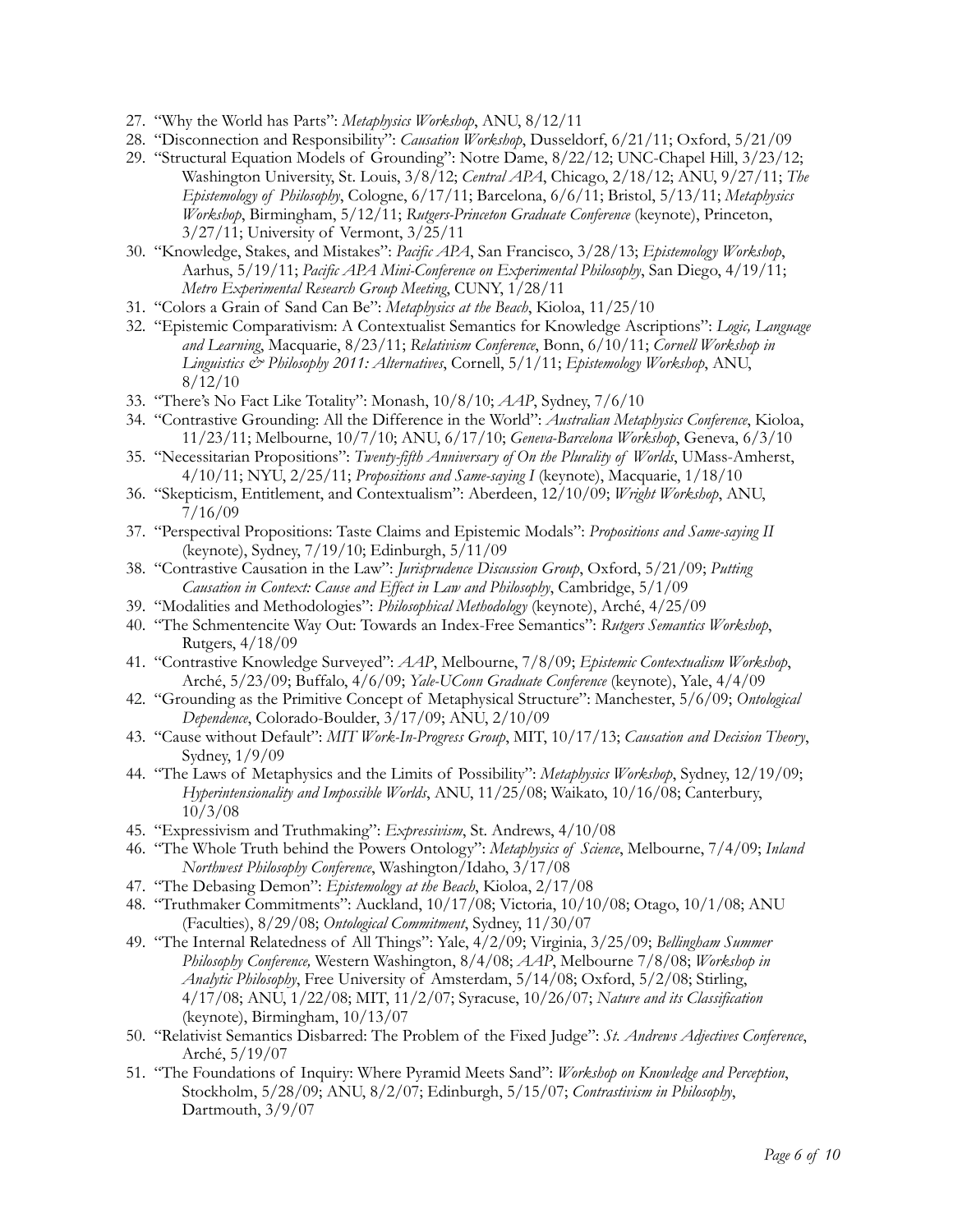- 52. "Knowledge in Question": Amsterdam, 5/8/09; Heilongjiang, 1/13/07; Sun Yat-Sen, 12/22/06
- 53. "Spacetime the One Substance": Virginia Commonwealth, 3/27/09; ANU, 9/25/08; *AAP New Zealand*, Auckland, 12/4/07; Leeds, 10/15/07; *Mereology, Topology, and Location*, Rutgers, 10/14/06
- 54. "The Least Discerning and Most Promiscuous Truthmaker": *Pacific APA*, San Francisco, 4/5/07; Alberta, 9/28/06; Calvin College, 9/14/06; Melbourne, 7/27/06
- 55. "Causal Contextualisms": Duke, 3/22/12; Missouri-St. Louis, 3/7/12; *Causal Models: Applying Theory to the Biological and Medical Sciences* (keynote), York, 5/10/07; *Causal and Probabilistic Reasoning*, UNC-Chapel Hill, 3/2/07; *Intervention, Time, and Physics*, Sydney, 7/20/06
- 56. "Context Sensitivities, Epistemic Modals, and the KGB": *Epistemic Modality*, ANU, 6/23/06
- 57. "On What Grounds What": *Inland Northwest Philosophy Conference*, Boise State, 4/1/07; *Southeast Graduate Philosophy Conference* (keynote), Florida, 3/23/07; ANU, 6/29/06; *Northwest Student Philosophy Conference* (keynote), Western Washington, 5/28/06
- 58. "The Metaphysics of Causation": *Central APA*, Chicago, 4/28/06
- 59. "From Nihilism to Monism": *Pacific APA*, Portland, 3/23/06; *Mereology Workshop*, Western Washington, 1/7/06; UConn-Storrs, 11/11/05; *NAMICONA Workshop*, Aarhus, 7/1/05
- 60. "Deterministic Chance?": *AAP*, Canberra, 7/3/06; Aarhus, 6/22/05; *Descrying the World in Physics*, Rutgers, 4/22/05
- 61. "The Irrelevance of the Subject: Against Subject-Sensitive Invariantism": *Pacific APA*, San Francisco, 3/25/05
- 62. "Closure, Presupposition, and Proof ": *Contextualism Conference*, Free University of Amsterdam, 10/19/04
- 63. "Knowledge in the Image of Assertion": *Assertion Workshop*, Arché, 5/23/08; Institut Jean Nicod, 4/4/08; *Pacific APA*, Pasadena, 3/20/08; Leeds, 10/16/07; *AAP*, Armidale, 7/3/07; *Bled Philosophical Conference*, Slovenia, 6/1/07; *Linguistics and Epistemology* (keynote), Aberdeen, 5/12/07; Center for Epistemology and Ontology, Amsterdam, 2/28/04
- 64. "Knowing the Answer": Princeton, 2/10/06; *Eastern APA*, New York, 12/29/05; Berkeley, 9/22/05; *Bellingham Summer Philosophy Conference*, Western Washington, 8/1/05; *NAMICONA Epistemic Contrastivism Conference*, Aarhus, 2/10/05; Indiana-Bloomington, 12/3/04; *Inland Northwest Philosophy Conference*, Washington/Idaho, 4/30/04; *International Graduate Conference in Epistemology* (keynote), Free University of Amsterdam, 2/27/04; *Brown Graduate Student Conference* (keynote), Brown, 2/21/04
- 65. "Monism: The Priority of the Whole": *Eastern APA*, Boston, 12/28/10; St. Andrews, 5/17/07; Monash, 7/28/06; *Arizona Ontology Conference*, Tucson, 1/12/06; Colorado-Boulder, 10/28/05; Simon Fraser, 10/21/05; Lafayette, 4/13/05; Purdue, 12/2/04; *Metaphysical Mayhem*, Rutgers, 8/9/04; Free University of Amsterdam, 2/25/04; Yale, 2/19/04; Ohio State, 2/2/04; Brown, 1/26/04; Toronto, 1/9/04
- 66. "Quiddistic Knowledge": *Bellingham Summer Philosophy Conference*, Western Washington, 8/4/03
- 67. "Contrastive Causation": *Pacific APA*, Pasadena, 3/27/04; *Rutgers Old Home Week Conference*, Rutgers, 10/24/03; *Metaphysical Mayhem*, Syracuse, 8/16/03; Arizona, 1/30/03; Arizona State, 1/29/03; Kansas, 11/20/02
- 68. "From Contextualism to Contrastivism": *Contextualism in Epistemology and Beyond*, UMass-Amherst, 10/12/02; Dartmouth, 8/21/02
- 69. "Skepticism, Contextualism, and Discrimination": *Rutgers Epistemology Conference* (Young Epistemologist Prize), Rutgers, 4/19/02
- 70. "Overdetermining Causes": *Bellingham Summer Philosophy Conference*, Western Washington, 8/4/02; *Werkmeister Conference on Causation and Free Will*, Florida State, 1/19/02
- 71. "Two Conceptions of Sparse Properties": *Central States Philosophical Association*, St. Louis, 10/12/01
- 72. "Contrastive Knowledge": *Pacific APA*, Seattle, 3/30/02; Florida, 1/17/02; Colorado-Boulder, 10/22/01; *Bellingham Summer Philosophy Conference*, Western Washington 8/6/01
- 73. "Russell's Antinomy of Causation Revisited": *Eastern APA*, New York, 12/27/00
- 74. "Causes as Probability-Raisers of Processes": *Pacific APA*, Albuquerque, 4/6/00; Santa Cruz, 2/9/00; UMass-Amherst, 2/7/00; NYU, 1/28/00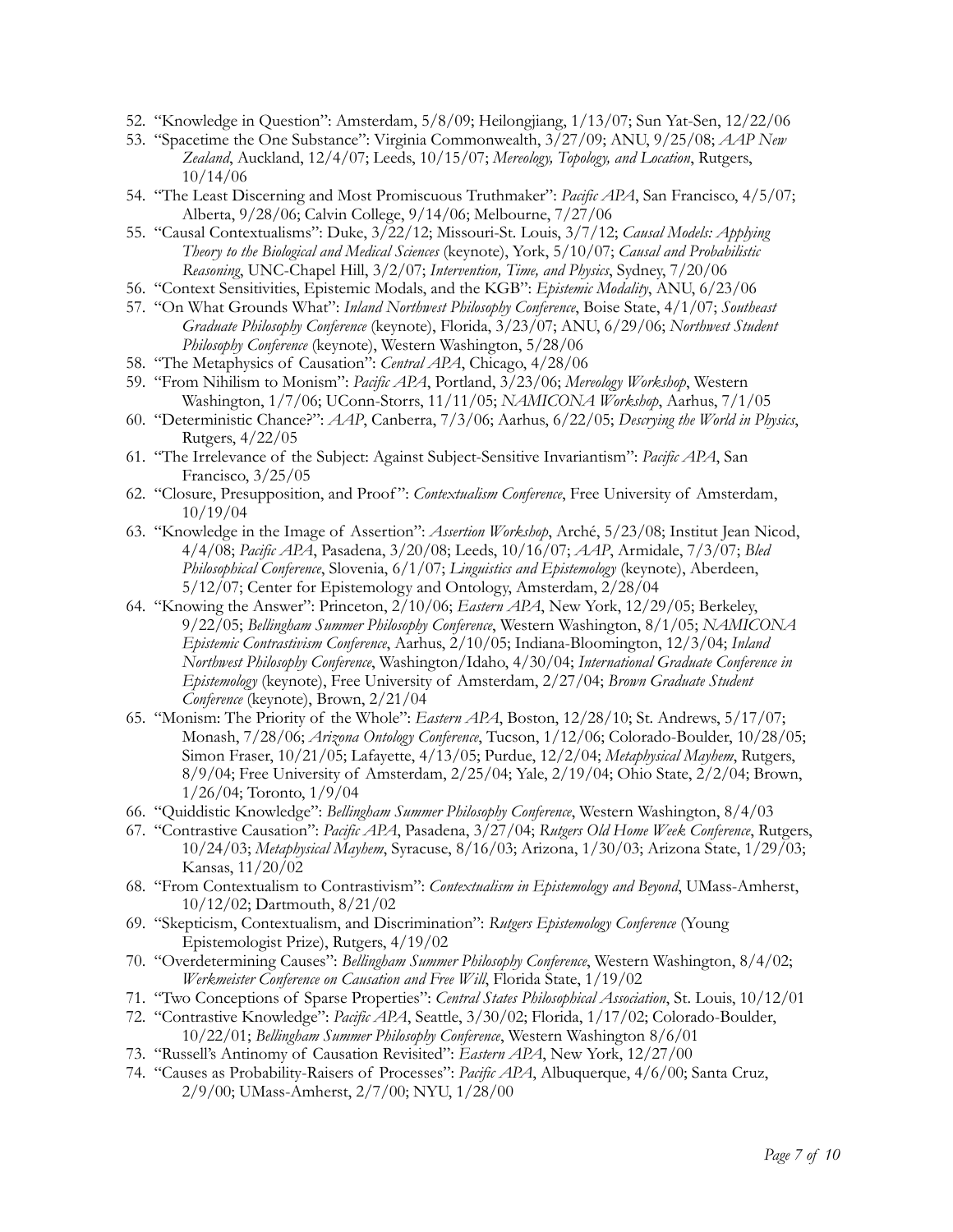- 75. "Is There a Fundamental Level?" *Pacific APA*, San Francisco, 3/31/01; *Bellingham Summer Philosophy Conference*, Western Washinton, 8/6/00; *Midsouth Philosophy Conference*, Memphis, 2/26/00; Tufts, 1/21/00
- 76. "Causation by Disconnection": *Central States Philosophical Association*, Oklahoma, 10/30/99
- 77. "The Varieties of Preemption": USC, 2/12/99; Rochester, 1/29/99; Houston, 1/25/99; Texas-Austin, 1/22/99; Western Washington, 1/15/99

## **COMMENTARIES AND PANELS**

- 1. Comments on David Builes's "A Non-Humean Approach to Grounding": *Eastern APA*, New York, 1/9/19
- 2. Comments on Michael Cohen's "Reducing Contrastive Knowledge": *Formal Epistemology Workshop*, Toronto, 6/13/18
- 3. Comments on Li Kang's "Tiantai Buddhism: Monism without Priority": *Workshop on Chinese Philosophy*, Rutgers, 4/13/18
- 4. Author meets Critics, Bradford Skow's *Reasons* Why: *Eastern APA*, Savannah, 1/4/18
- 5. Author meets Critics, Brian Epstein's *The Ant Trap*: *Pacific APA*, Seattle, 4/14/17
- 6. Respondent for *Schafferfest: Conference on the Metaphysics of Jonathan Schaffer*, Leeds, 3/16/17
- 7. Comments on Michael della Rocca's "Being Knowledge": *Arizona Ontology Conference*, Tucson, 1/27/17
- 8. Comments on Chris Tweedt's "Knowledge is not Contrastive": *Eastern APA*, Washington, 1/7/16
- 9. Comments on Elizabeth Barnes's "Realism and Social Structure" and Mari Mikkola's "On the Apparent Antagonism between Feminist and Mainstream Metaphysics": *Pacific APA*, Vancouver, 4/3/15
- 10. Comments on Amir Arturo Javier Castellanos's "Some Challenges to a Contrastive Treatment of Grounding": *Central APA*, St. Louis, 2/19/15
- 11. Comments on Tobias Gerstenberg's "Causal Responsibility and Counterfactuals": *Arizona Ontology Conference*, Tucson, 1/29/14
- 12. Comments on Erica Shumener's "Explaining Identity and Distinctness": *Bellingham Summer Philosophy Conference*, Western Washington, 8/4/14
- 13. Comments on Jeroen Smid's "Priority Monism *versus* Classical Mereology": *Rutgers-Lund Conference*, Rutgers, 4/17/14
- 14. Comments on Mary Beth Willard's "Against Simplicity": *Bellingham Summer Philosophy Conference*, Western Washington, 8/6/13
- 15. Comments on Louis deRosset's "Getting Priority Straight": *Bellingham Summer Philosophy Conference*, Western Washington, 8/4/09
- 16. Panelist for Michael Moore's "Causation and Responsibility": *Oxford Jurisprudence Discussion Group*, Oxford, 5/21/09
- 17. Author meets Critics, Amie Thomasson's *Ordinary Objects*: *Pacific APA*, Vancouver, 4/9/09
- 18. Comments on David Chalmers's "Ontological Anti-Realism": Arizona Ontology Conference, Tucson, 1/19/07
- 19. Panelist for *Causation and Responsibility*, Oregon, 11/3–4/06
- 20. Comments on William Russell Payne's "Towards a Property Theoretic Account of Counterfactuals": *Eastern APA*, Boston, 12/30/04
- 21. Comments on Kent Bach's "The Emperor's New 'Knows'": *Bellingham Summer Philosopher Conference*, Western Washington, 8/4/04
- 22. Comments on Charles Hermes's "Two Concepts of Nomic Necessity": *Central APA*, Chicago, 4/23/04
- 23. Comments on Ryan Wasserman's "The Future Similarity Objection Revisited": *Eastern APA*, Washington, 12/30/03
- 24. Comments on John Hawthorne's "Epistemic Contextualism": *Pacific APA*, San Francisco, 3/28/03
- 25. Comments on Eric Hiddleston's "Humean Supervenience, Chance, and Magic": *Metaphysical Mayhem*, Syracuse, 8/10/01
- 26. Comments on Mark Heller's "Interpreting Worlds": *Bellingham Summer Philosophy Conference*, Western Washington, 8/5/00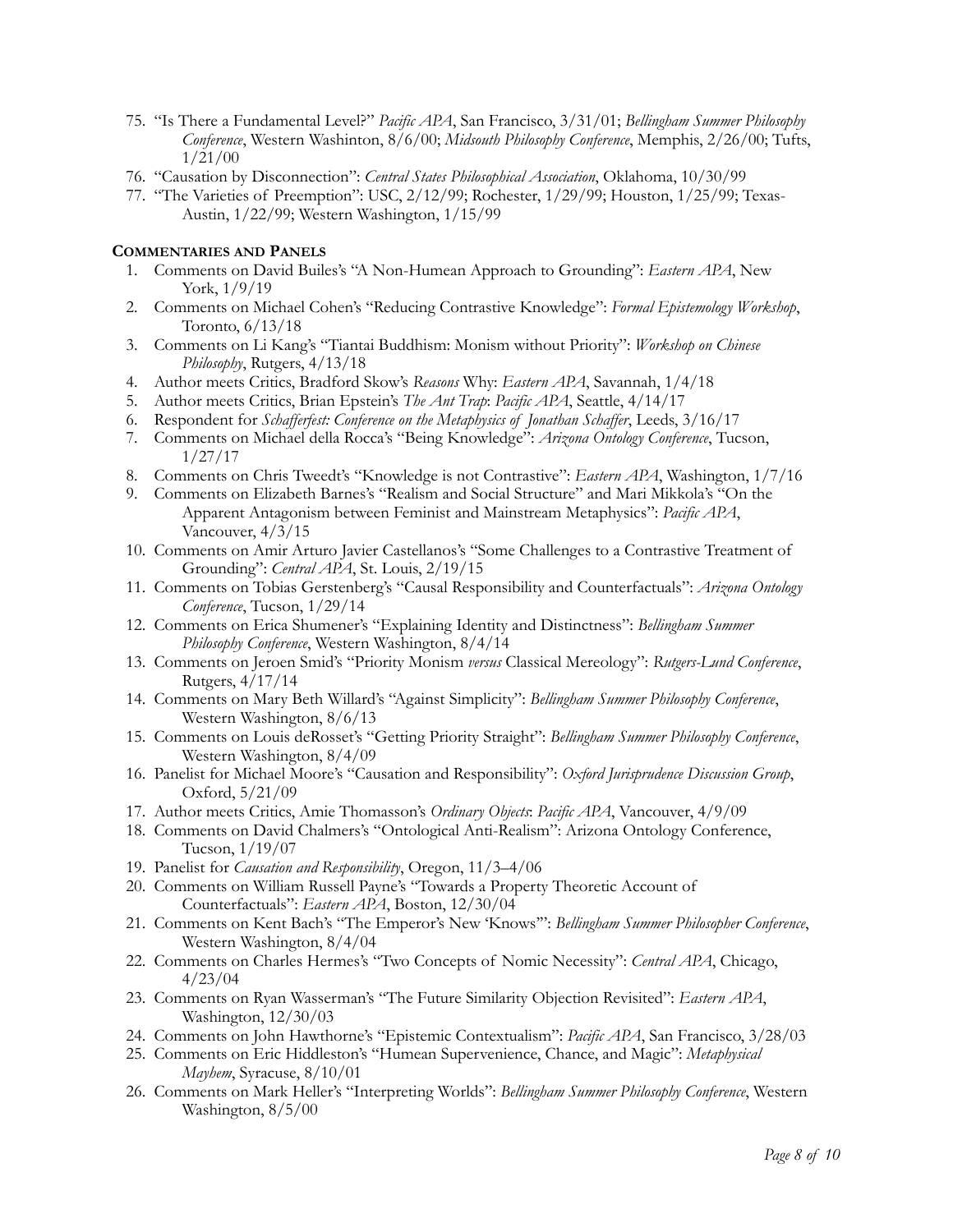27. Comments on Ned Hall's "Two Concepts of Causation" and L. A. Paul's "Aspect Causation": *New York Methods Conference*, New School for Social Research, 9/25/98

## **SERVICE**

#### **DISSERTATIONS CHAIRED (\*=IN PROGRESS)**

Rutgers: Marco Dees (co-chair), Christopher Frugé\*, David Rose, Nicholas Tourville\*, Isaac Wilhelm\*, Tobias Wilsch ANU: Aisling Crean, Dan Marshall

UMass: Einar Bohn, Brandt van der Gaast

#### **DISSERTATION COMMITTEES (\*=IN PROGRESS)**

Rutgers: Robert Beddor, Thomas Blanchard, Eddy Keming Chen\*, LeeSun Choi, Heather Demarest, Janelle Derstine, Georgi Gardiner, Verónica Gómez\*, Christopher Hauser\*, Michael Hicks, Stephanie Leary, Carlotta Pavese, Daniel Rubio\*, Peter van Elswyk, Adam Wager, Jennifer Wang, Chris Weaver

ANU: Jens Christian Bjerring, Jacek Brzozowski, Yuri Cath, Aidan Lyon

UMass: Don Berkich, Heidi Buetow, Russell Colton, Sam Cowling, Barak Krakauer, Meghan Masto, Kris McDaniel, Kirk Michaelian, Julie Petty, Jennifer Susse, Stephan Torre

Other: Martijn Blaauw, Free University of Amsterdam; Wesley Buckwalter, CUNY; Pablo Carnino\*, Geneva; Daniel Giberman, Stanford; Sarah Grant, Otago; Nurbay Irmak, Miami; Thomas Kivatinos, CUNY; David Landsberg, St. Andrews; Leon Leontyev (MA), Monash; Antonella Mallozzi, CUNY; Jennifer Rose McDonald\*, CUNY; Asya Passinsky, NYU; Ben Phillips (MA), Sydney; Jason Rourke, Syracuse; David Rowe (MA), Monash; Anders Schoubye, Arché; Alexander Skiles, Notre Dame

Linguistics, UMass: Paula Menendez-Bonito

#### **MASTER CLASSES TAUGHT**

Tübingen Masterclass in Theoretical Philosophy, *Masterclass with Jonathan Schaffer*, 7/20–21/17 Hamburg Summer School in Theoretical Philosophy, *Contrastivism: Metaphysics, Epistemology, and Philosophy of Language*, 7/18–22/16

Nottingham Graduate Masterclass, "Grounding," 7/9/12

Presenter for *Metaphysical Mayhem*, "Beyond Fundamentality," 8/8/16; "The Ground between the Gaps," 5/22/14; "Structural Equation Models of Grounding," 5/14/12

#### **PROFESSIONAL SERVICE**

- Editor, *The Stanford Encyclopedia of Philosophy* (Metaphysics), ongoing from 2009; *Phil Papers* (Metaphysics), ongoing from 2011; *Thought* (Language), 2011–12
- Editorial Board, *Australasian Journal of Philosophy*, ongoing from 2008; *Philosophical Studies*, ongoing from 2007; *Philosophy Compass* (Metaphysics), ongoing from 2007; *Episteme*, 2009–11
- Guest Editor: *Philosophical Issues 27: Metaphysics*; *Philosophical Studies*, selected papers from the 2007 Bellingham Summer Philosophy Conference; *Philosophical Studies*, selected papers from the 2002 UMass Contextualism Conference
- Conference Organizer: *Metaphysical Mayhem*, Rutgers, ongoing biannually from 2014; *Sofia XXI: Grounding*, Huatulco, Mexico, 2017; *Monism Conference*, Rutgers, 2016; *Structure in Physics*, Rutgers, 2013; *Metaphysics Workshop*, ANU, 2011; *Epistemology Workshop*, ANU, 2010; *Fundamentality*, ANU, 2010; *Parts and Places*, ANU, 2009; *Contextualism in Epistemology and Beyond*, UMass, 2002

Advisory Board, *Philosophical Gourmet Report*, 2006–15

Steering Committee, *Corridor Workshop Group*, 2011–16

Program Committee, *Society for the Metaphysics of Science*, 2019; *Bellingham Summer Philosophy Conference*, 2007